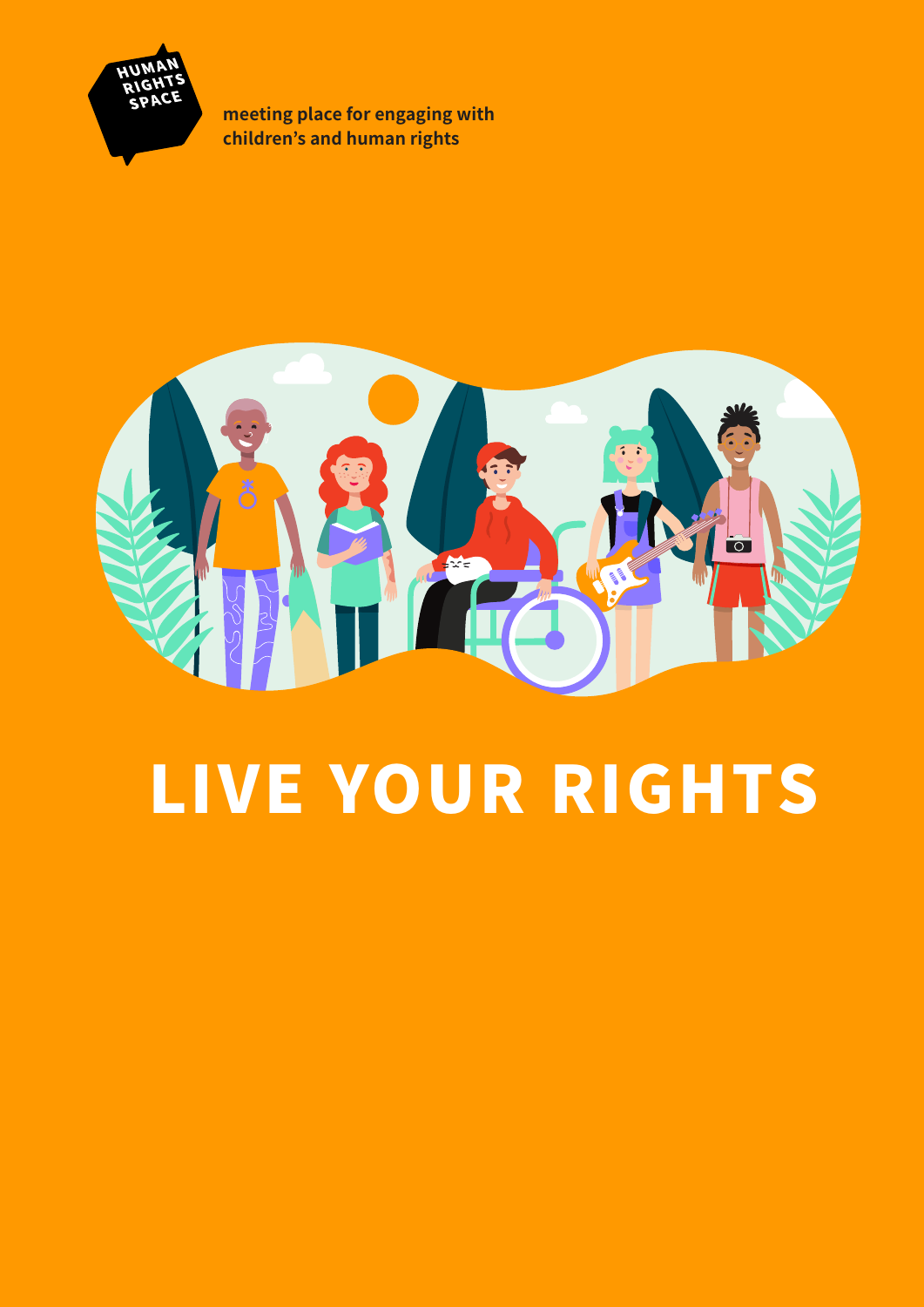## **Our vision**

All children and young people have the opportunity to go to a place where they can engage with children's and human rights and where they are encouraged to actively advocate children's and human rights.



# **Why a Human Rights Space?**

- to provide a space in Vienna that fosters a sustainable, human rights
- advocate children's and human rights
- the civil society, NGOs, science, and politics
- and human rights
- children's and human rights
- to utilize scientific findings for human rights education
- 

comprehensive, and profound discussion of children's and

to inspire and support children and young people to actively

 $\triangleright$  to facilitate exchange between children and adolescents and

 $\triangleright$  to provide NGOs with a space where they can use resources for their human rights education offers and network more easily

h to increase teachers' and parents' awareness of children's

 $\triangleright$  to enable students to gain practical experience in the field of

# **Our goals**

Through a participatory and inclusive process involving children and young people, an exhibition venue and meeting place for engaging with children's and human rights is created in Vienna. There, we foster the active participation of children and young people to help shape a society that has implemented childrens and human rights and aims for a »good life for everyone.«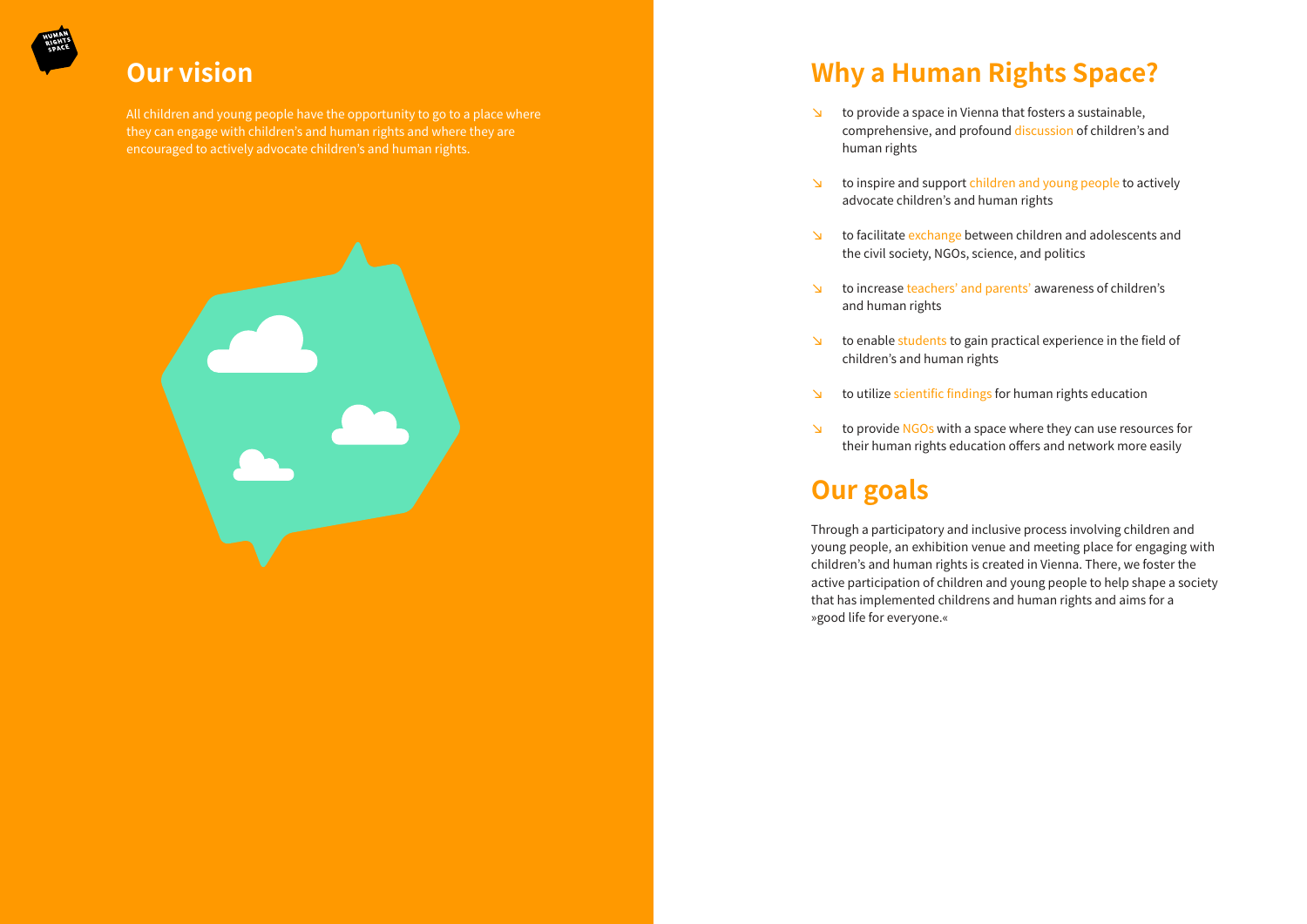### $\mathbf{\Theta}$ **The exhibition**

In a first step, a barrier free, inclusive, and interactive exhibition will be organized together with children and adolescents aged 10 and above, coming from different backgrounds, and with our cooperation partners from the fields of children's and human rights, education, science, arts, and technology. The exhibition aims to …

- $\Box$  ... facilitate an in-depth, authentic, and interdisciplinary discussion of children's and human rights and the sustainable development goals
- $h$  … to inspire children and adolescents to actively advocate children's and human rights using national and international best-practice examples
- $\blacksquare$  ... to raise awareness of teachers, parents and people working with children and adolescents for children's and human rights

- $\vee$  touching all senses
- $\mathbf{S}$  simple language
- $\vee$  inclusive, barrier-free design
- $\mathbf{h}$  interactive stations
- $\vee$  practical examples
- $\mathbf{b}$  skills development
- **h** facilitating a critical look and questions about power relations within one's own society and the human rights system itself
- **h** creating an inspirational space by presenting national and international best practice examples of children and young people advocating their rights as well as examples provided by human rights activists

### **The exhibition is oriented towards the following criteria:**

**Human rights educators (NGOs, associations etc.), children and** young people can use the space and its resources for workshops on

 $\triangleright$  The exhibition can be visited by children and young people, parents, school classes, NGOs, and all interested people.

**h** Events on children's and human rights can be held (i.e. theater,

 $\triangleright$  Children and adolescents can network with peers who have already launched children's and human rights initiatives and/or with organizations in the field of children's and human rights.

 $\triangleright$  Children and young people are supported if they want to advocate children's and human rights and sustainable development goals.



In the second phase, the exhibition space will be developing into a meeting place and a think tank. The exhibition will continue to grow every year through the continuous involvement of children and adolescents.

- children's and human rights.
- 
- concerts, readings).

- 
- 
- 



### **The think tank**

 $\blacksquare$  ... will be developed together with children and adolescents.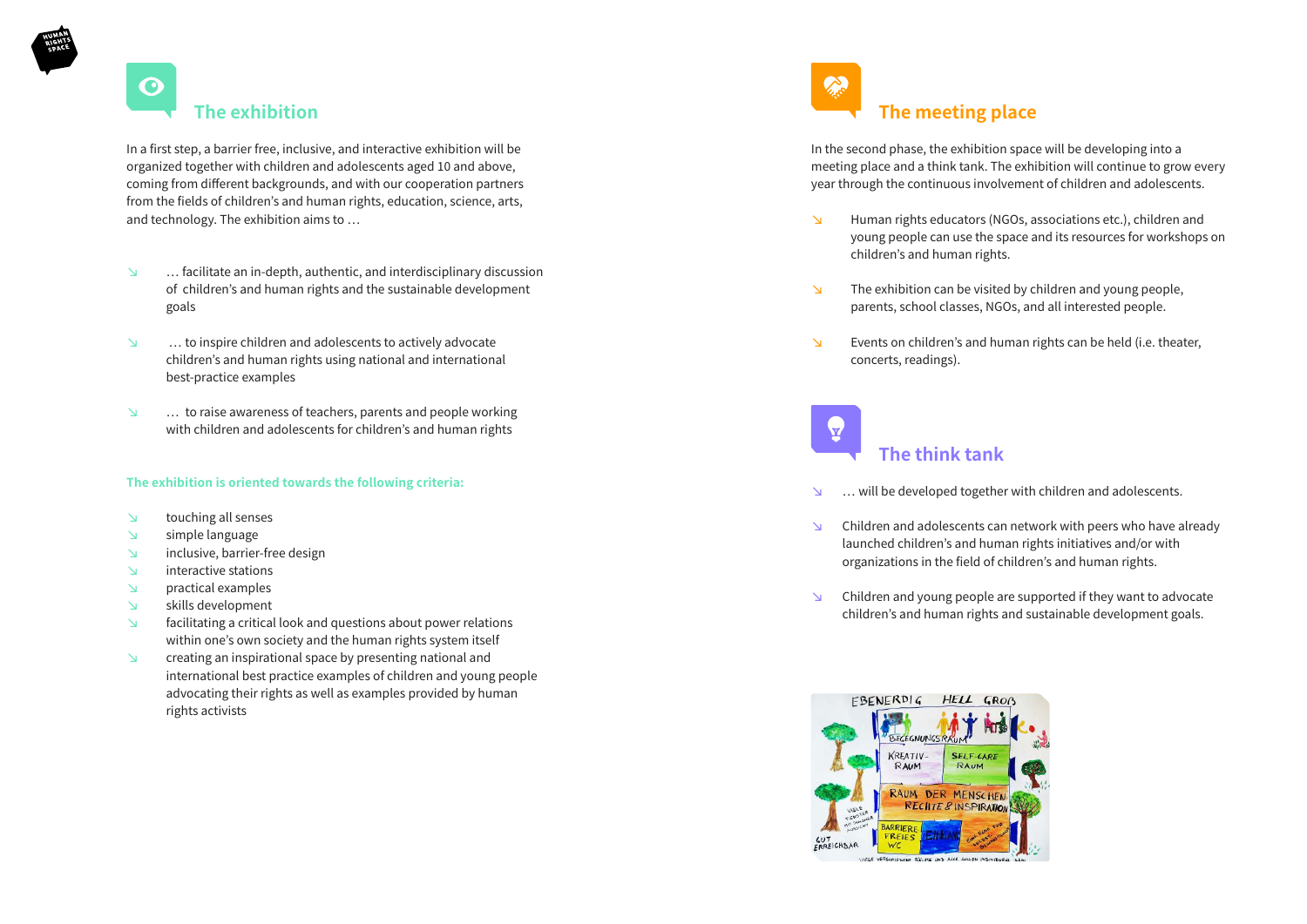

### **Who we are**

### **youth workers key-players and experts from the field of children's and human rights children and students from young people different fields project team LAAAN scientific supporters teachers artists**

Our project is a collaborative project. This means that together with different key-players, we will further develop and implement the project, draw on the existing expertise and thereby ensure the best possible quality. The graphic shows the project partners who work together with the project team along with the children and young people.









**Zentrum Politik Lernen** in der Schule







 $\rightarrow$  project team













.<br>tipendien für engagierte Schülerinnen und Schüler<br>mit Migrationshintergrund unicef<sup>®</sup> für jedes Kind

**Jugendbeirat für den Tiroler Monitoring-Ausschuss für die Überwachung der Rechte von Menschen mit Behinderung.**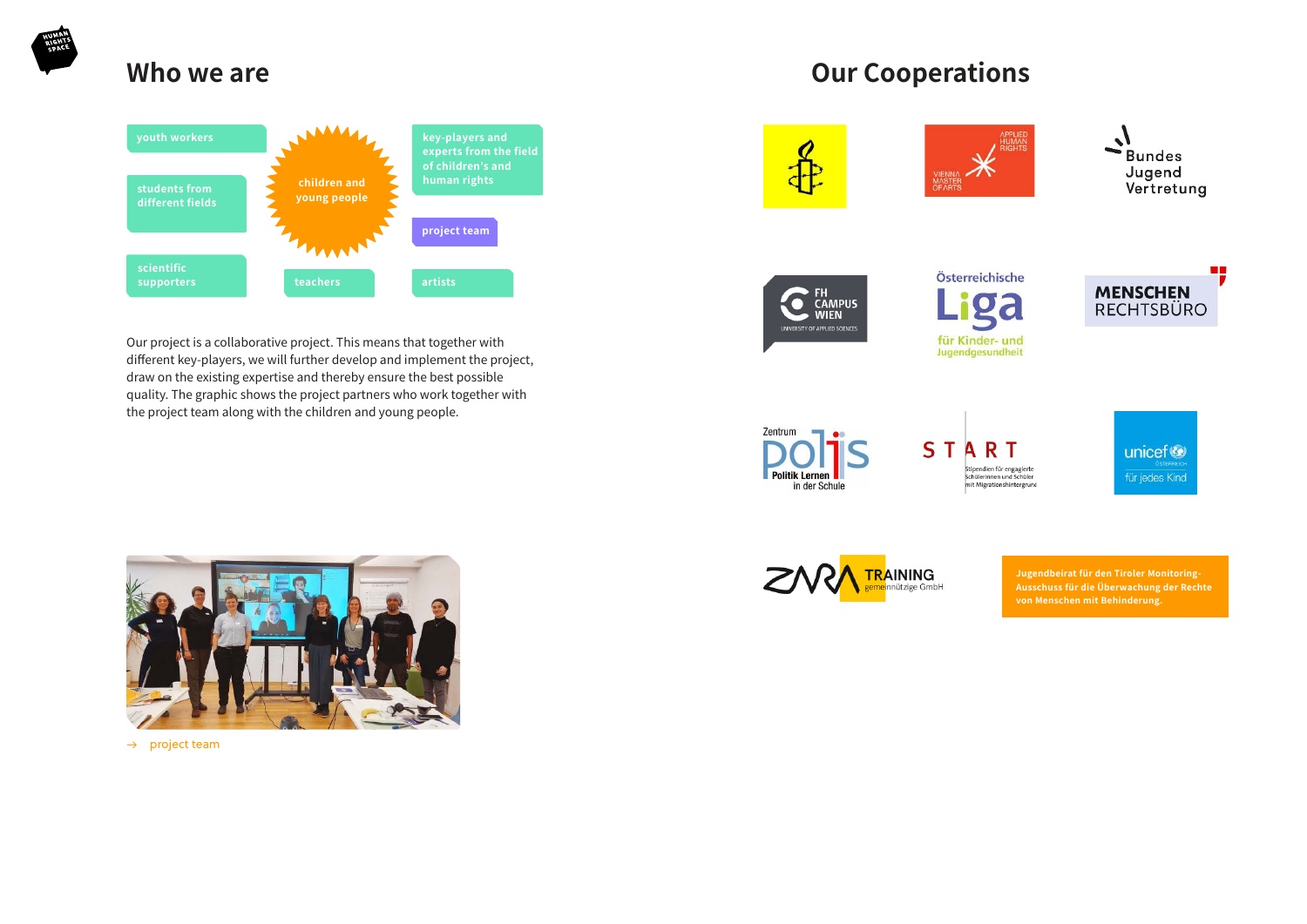The Human Rights Space was selected a key project by the Action for Sustainable Future hub (University of Applied Arts Vienna and Ludwig Boltzmann Society / Open Innovation in Science Center).

**RD Foundation Vienna** Research | Development | Human Rights Gemeinnützige Privatstiftung



# **Funding and donations**